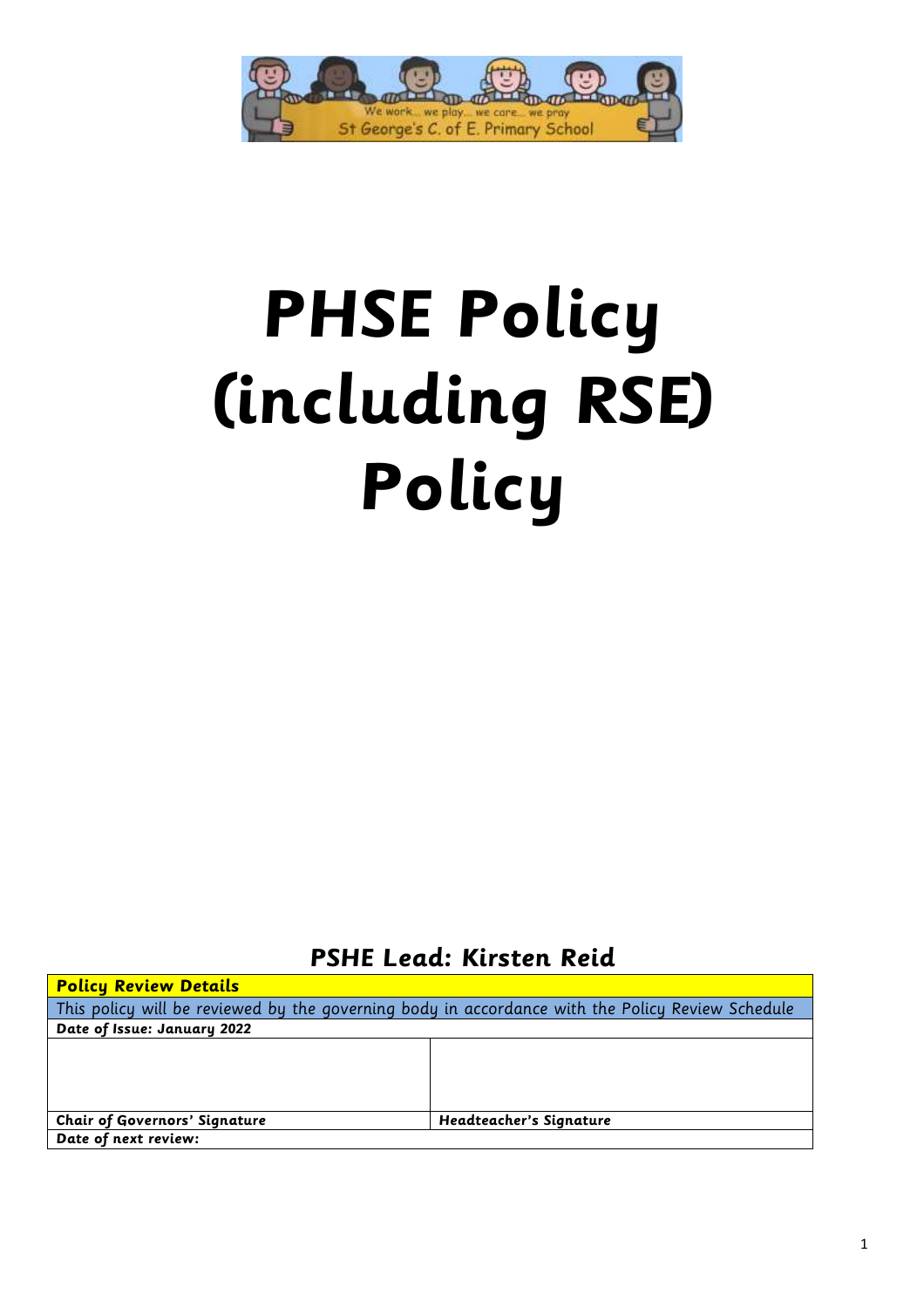## **1. Legal requirements of schools**

It is now a statutory requirement for primary schools to deliver Relationships Education and the Department of Education (DfE) encourages schools to deliver Sex Education that ensures both boys and girls are prepared for the changes adolescence brings and – drawing on knowledge of the human life cycle set out in the National Curriculum for science – how a baby is conceived and born.

Health Education is also statutory in all schools $^{\rm 1}.$ 

We at St George's CE Primary School acknowledge that under the Education Act 2002/Academies Act 2010 all schools must provide a balanced and broadly-based curriculum and wish to have a policy that not only covers the statutory content but covers all aspects of our Personal, Social, Health Economic (PSHE) education provision.

## **2. What Personal, Social, Health and Economic (PSHE) education including Relationships Education, is:**

Our PSHE education, including statutory Relationships and Health education, and non-statutory sex education, as recommended by the DfE, provides a framework though which key skills, attributes and knowledge can be developed and applied. This promotes positive behaviour, good mental health and wellbeing, resilience and achievement, helping children to stay safe online, develop healthy and safe relationships, making sense of media messages, challenging extreme views and having the skills and attributes to negotiate and assert themselves now and in the future.

The school's PSHE provision supports the school's aims of developing confident citizens and successful learners who are creative, resourceful and able to identify and solve problems. The social and emotional development of pupils is embedded throughout the entire school's curriculum and culture. The school has a powerful combination of a planned thematic PSHE program, built around a spiral curriculum of recurring themes, designed to:

- 1. Give pupils the knowledge and develop the self-esteem, confidence and selfawareness to make informed choices and decisions;
- 2. Encourage and support the development of social skills and social awareness;
- 3. Enable pupils to make sense of their own personal and social experiences;
- 4. Promote responsible attitudes towards the maintenance of good physical and mental health, supported by a safe and healthy lifestyle;
- 5. Enable effective interpersonal relationships and develop a caring attitude towards others;
- 6. Encourage a caring attitude towards and responsibility for the environment;
- 7. Help our pupils understand and manage their feelings, build resilience and be independent, curious problem solvers;
- 8. Understand how society works and the laws, rights and responsibilities involved.

We know there is a proven link between pupils' health and wellbeing, and their academic progress. Crucial skills and positive attitudes developed through comprehensive Personal, Social, Health and Economic education are critical to ensuring children are effective learners.

 $\overline{a}$ <sup>1</sup> Except Independent Schools where PSHE education remains statutory.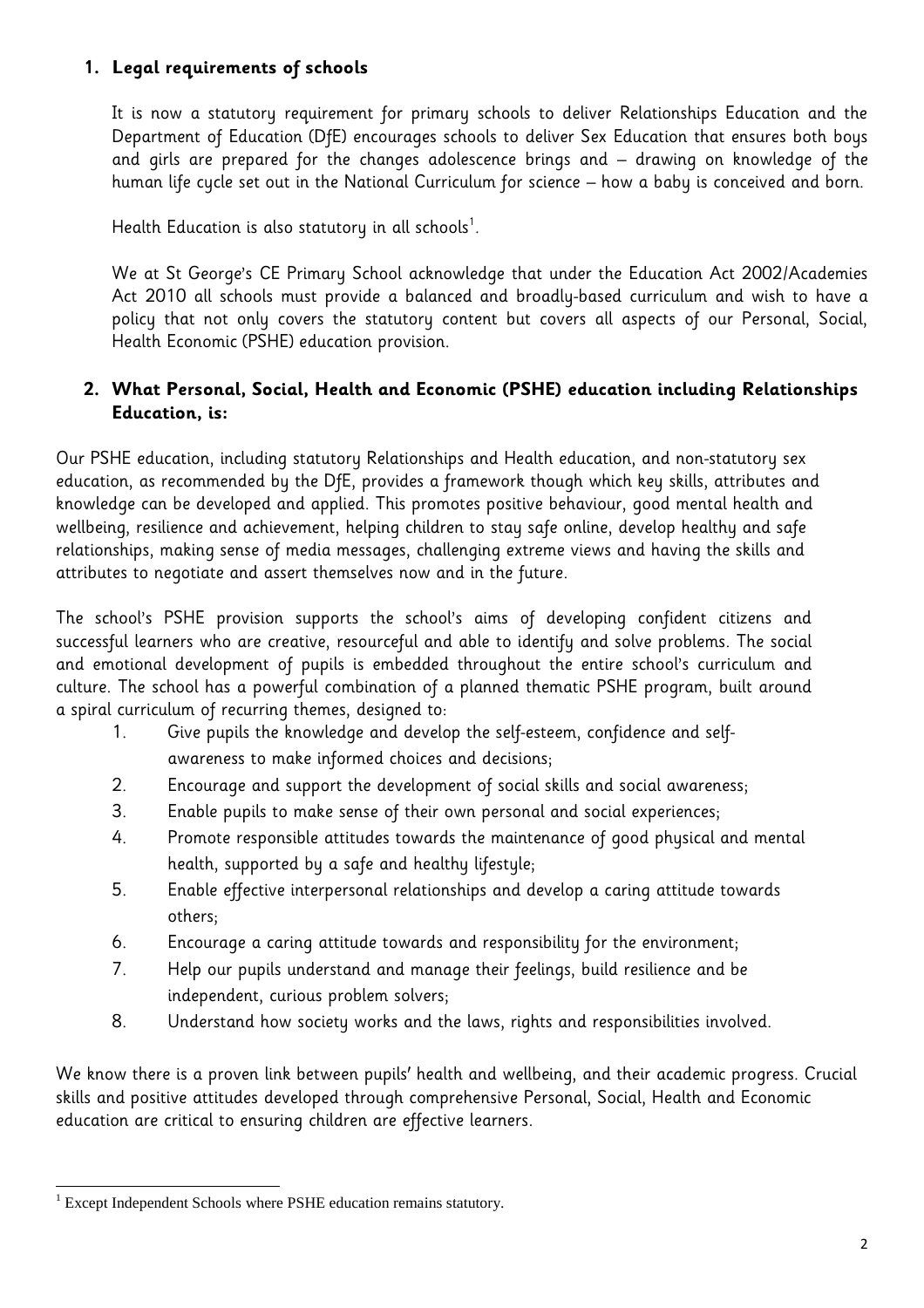# **3. How PSHE education, including Relationships Education, is provided and who is responsible for this**

At St George's CE Primary School we use SCARF, a comprehensive scheme of work for PSHE and Wellbeing education. An overview of SCARF can be found in our appendices $^{\text{2}}.$  It covers all of the DfE's new statutory requirements for Relationships Education and Health Education, including non-statutory Sex Education, and the PSHE Association's Programme of Study's recommended learning opportunities, as well as contributing to different subject areas in the [National Curriculum.](https://www.coramlifeeducation.org.uk/scarf/national-curriculum/)

We follow the six suggested half termly units and adapt the scheme of work where necessary to meet the local circumstances of our school, for example, we may use our local environment as the starting point for aspects of our work.

Our PSHE subject lead, Kirsten Reid, works in conjunction with teaching staff in each year group and the phase leads (EYFS, KS1 and KS2) and is responsible for ensuring that all staff are equipped with the knowledge, skills and resources to deliver PSHE education confidently. Teachers can access a range of teaching support resources within SCARF, including guidance documents and teacher training films. Any teacher wanting further support should contact the PSHE subject lead in the first instance to discuss their training needs.

Class teachers follow the suggested six half termly units provided by SCARF for each year. Lessons can be a weekly standalone PSHE lesson or be cross curricular. The lesson plans list the specific learning objectives for each lesson and provide support for how to teach the lessons; class teachers and our PSHE lead often discuss this on an informal basis.

We have chosen SCARF as our PSHE resource because the lessons build upon children's prior learning; we have assessed the content and feel that it is relevant and sensitive to the needs of the children. There is planned progression across the SCARF scheme of work, so that children are increasingly and appropriately challenged as they move up through the school. Assessment is completed by the class teacher using the SCARF Summative Assessment 'I can…' statements, alongside the lesson plan learning outcomes to demonstrate progression of both skills and knowledge.

# **4. What is being taught**

In the appendices can be found the SCARF medium term planning for both Key stage 1 and 2 and the Early Years Foundation Stage $^{\rm 3}$  as well an overview of our Science programmes of study $^{\rm 4}$ .

# **The Early Years Foundation Stage**

 $\overline{a}$ 

In the Early Years Foundation Stage, PSHE education is about making connections; it's strongly linked to child-led activities, including play. PSHE is taught through activities that are part of topics, as well as on an individual basis to develop personal skills such as dressing, feeding and toileting. Positive experiences are built through daily opportunities, to share and enjoy a range of different activities. Children are given the opportunity to engage in social activities, as members of a small group or occasionally during whole-school activities.

<sup>&</sup>lt;sup>2</sup> SCARF long term planning document<https://www.coramlifeeducation.org.uk/scarf/lesson-plans/policy-and-planning>

<sup>&</sup>lt;sup>3</sup> SCARF medium term planning documents<https://www.coramlifeeducation.org.uk/scarf/lesson-plans/policy-and-planning>

<sup>4</sup> *Relationships and Sex Education can also be found within National Curriculum Science*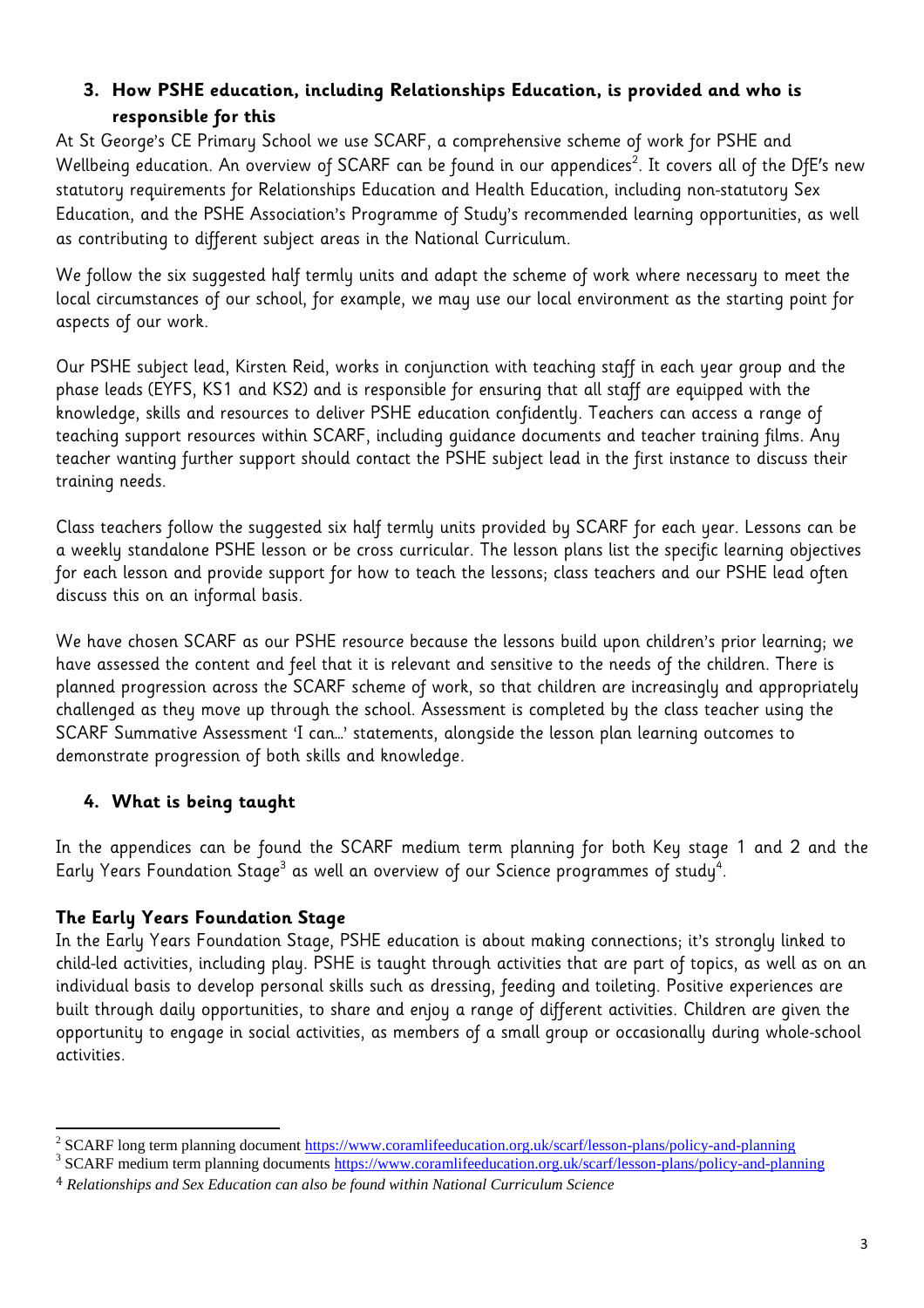## **KS1 and KS2**

The SCARF programme divides the year into 6 themed units:

- 1. Me and My Relationships: includes content on feelings, emotions, conflict resolution and friendships;
- 2. Valuing Difference: a focus on respectful relationships and British values;
- 3. Keeping Myself Safe: looking at keeping ourselves healthy and safe
- 4. Rights and Responsibilities: learning about money, living the wider world and the environment;
- 5. Being My Best: developing skills in keeping healthy, developing a growth mindset (resilience), goalsetting and achievement;
- 6. Growing and Changing: finding out about the human body, the changes that take place from birth to old age and being safe.

Children are encouraged to engage in activities that promote an understanding of themselves as growing and changing individuals, and as members of a wider community, based on their own first hand experiences. These activities also encourage pupils to understand how their choices and behaviours can affect others. They are encouraged to play and learn alongside – then collaboratively with – their peers. They may use their personal and social skills to develop or extend these activities. Children are also given the opportunity to make choices about their health and environment and are encouraged to develop a caring attitude towards others.

Within National Curriculum Science in Y2, the children learn that animals, including humans, have offspring that grow into adults. They should be introduced to the concepts of reproduction and growth, but not how reproduction occurs. In Y5, children are taught about the life cycles of humans and animals, including reproduction. They also learn about the changes that happen in humans from birth to old age. This includes learning what happens in puberty.

It is important that the transition phase before moving to secondary school supports pupils' ongoing emotional and physical development effectively. The DfE recommends that all primary schools should have a sex education programme, tailored to the age and the physical and emotional maturity of the pupils. Within our non-statutory sex education that takes place in Y6 children will learn about how a baby is conceived, whether through sexual intercourse or IVF. This information builds on content they have previously learnt in the programme about relationships, puberty changes and reproduction; it lays the foundations for their ongoing Relationships and Sex Education in their secondary phase.

# **5. How PSHE education, including Relationships Education, is taught**

PSHE lessons are taught by their class teacher once a week in their timetabled PSHE lesson, throughout the whole year in their usual classes, in mixed sex groupings, using a range of interactive teaching methods, e.g. activity sheets, films, songs, online games, and drama techniques.

To ensure that children feel comfortable to learn about a range of topics, we create a safe learning environment using a group agreement at the beginning of lessons or topics. This includes a confidentiality statement understood by adults and children. The teachers will also use a range of skills, including distancing techniques and the anonymous question box. Teachers will answer children's questions factually and honestly in an age appropriate way and respond to any disclosures following the schools safeguarding procedures/child protection policy which can be found on our website.

Support is provided to children experiencing difficulties on a one-to-one basis, via our SENDCo. Relevant leaflets, websites and posters can be found on display referring pupils to sources of help and advice, alongside suitable books which can be found in the library.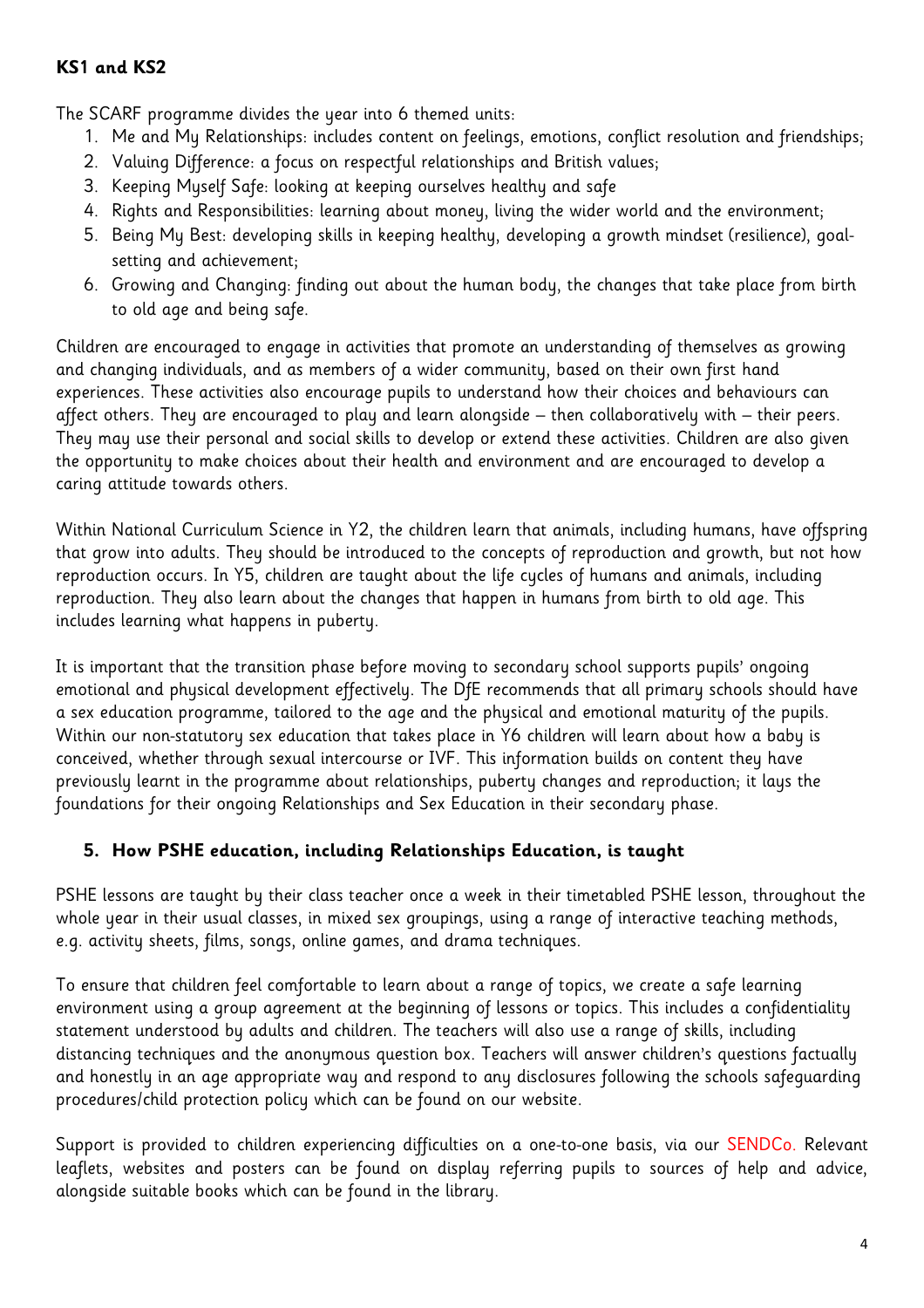#### **6. How PSHE education is monitored, evaluated and assessed**

We use three methods of monitoring and assessing learning within PSHE at St George's CE Primary School:

#### **SCARF Progress**

For each of the six units we carry out a specially designed pre- and post-unit assessment activity. Conducted twice, first at the beginning of the unit to determine where the children are at; and then again at the end of the unit, enabling us to monitor progress, record key points and identify areas for further development. This both teacher and child to see what progress has been made over the course of each half- termly unit of lesson plans.

#### **SCARF Success**

At the end of a unit we consider a range of 'I can' statements, which summarise children's learning against the unit's key learning outcomes.

#### **Wearing my SCARF**

This approach encourages children to reflect personally on their learning. They can record what they found helpful, thought-provoking, challenging and where their learning might take them to next. This also plays a key role in helping us to evaluate the programme.

This method of recording also enables the teacher to make an annual assessment of progress for each child, as part of the child's annual report to parents. We pass this information on to the next teacher at the end of each year.

The monitoring of the standards of children's work and of the quality of PSHE education is the responsibility of the PSHE subject lead. The work of the subject lead also involves supporting colleagues in the teaching of PSHE education and being informed about current developments in the subject.

The PSHE education subject lead gives the head teacher an annual summary report in which teaching and learning of the subject is evaluated. Areas for development are also identified. The PSHE education subject lead has specially-allocated regular management time, enabling them to review evidence of the children's work and monitor any assessments made.

## **7. How the delivery of the content will be made accessible to all pupils**

It is not our school's policy to withdraw pupils with special educational needs from PSHE education to catch up on other national curriculum subjects: these aspects of personal and social development are as important to all pupils as their academic achievement, and contribute to it. Lesson plan content will be adapted and extra support provided where necessary to ensure all pupils are enabled to develop key skills, attributes and knowledge developed through the PSHE education programme. Work in PSHE takes into account the targets set for individual children in their Individual Education Plans (IEPs).

SCARF lesson plans are flexible and allow for teachers, who are skilled in adapting curriculum content to meet the needs of the children in their class, to adjust their content in order to meet the learning outcomes.

Our school ensures that the Relationships and Sex Education (RSE) elements of the PSHE education programme are relevant to all pupils; whatever their gender identity. All pupils learn together about all the changes that someone may experience as they go through puberty to help develop empathy and understanding and to reduce incidences of teasing or stigma. This will also ensure any child that identifies as transgender will have access to RSE that is relevant to the puberty they are likely to experience.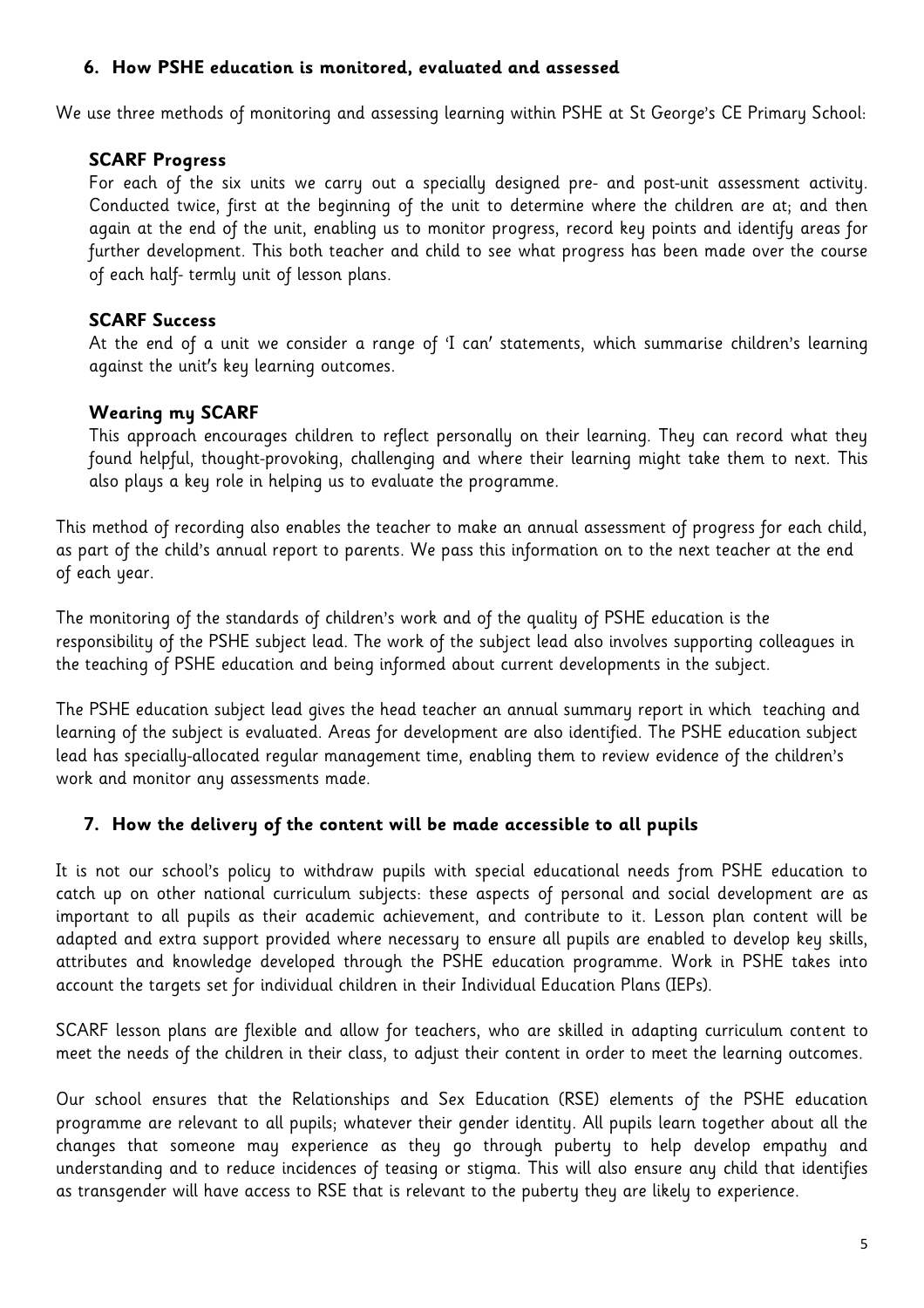Our school acknowledges different ethnic, religious and cultural attitudes, as well as recognising that pupils may come from a variety of family situations and home backgrounds. These different families are acknowledged through our teaching and the use of resources that promote diversity and inclusion in Relationships Education.

Research shows that, on average, about 4% of pupils will go on to define themselves as gay, lesbian, bisexual or pansexual (GLBP). It is possible that some pupils will also have GLBP parents/carers, brothers or sisters, other family members and/or friends. Our PSHE education acknowledges this through scenarios, in a sensitive, honest and balanced consideration of sexuality. This helps create a safe environment for all pupils and staff. The public sector equality duty, created under the Equality Act, requires schools and other public authorities to eliminate discrimination and to advance equality in its everyday business, in the design of its policies and curriculum. Schools have a legal responsibility for eliminating discrimination; to do this, schools are required to raise pupils' awareness of diversity and promote respectful relationships with those who are different from them.

Please request to see the school's policy on anti-bullying, equality, diversity and inclusion for further information.

## **8. Parental concerns and withdrawal of students**

Parents have the right to request that their child be withdrawn from some or all of the non-statutory Sex Education our school teaches but not Relationships Education. They do not have a right to withdraw their children from those aspects of Sex Education that are taught in the statutory National Curriculum Science and Health Education. Parents are invited to view our resources and discuss any concerns with our staff.

Before granting a request to withdraw a child/ren, the head teacher will invite the parent to discuss the request with them to ensure that their wishes are understood and to clarify the nature and purpose of the curriculum. The head teacher will discuss with the parent the benefits of receiving this important education and any detrimental effects that withdrawal might have on their child. This could include any social and emotional effects of being excluded, as well as the likelihood of the child hearing their peers' version of what was said in the classes, rather than what was directly said by the teacher (although the detrimental effects may be mitigated if the parent proposes to deliver sex education to their child at home instead). The school is responsible for ensuring that should a child be withdrawn, they receive appropriate, purposeful education during the period of withdrawal.

Parents should be given every opportunity to understand the purpose and content of Relationships Education and Sex Education. Good communication and opportunities for parents to understand and ask questions about our school's approach help increase confidence in the curriculum.

It is statutory for our school to show parents examples of the resources we plan to use. We will provide opportunities for parents to view examples through class/year group meetings either face to face or virtually. Ongoing communication with parents about what is planned to be taught and when, will be provided through termly letters home. We advise parents to view the resources in order to support them in carrying out their responsibilities relating to providing RSE at home. It is valuable for a child's development to learn about its own families values in regards to relationships and sex alongside the information they receive at school.

## **9. Dissemination of the Policy**

This policy has been made accessible to parents, teachers and other school staff, governors through the school website. Anyone wanting a printed copy or the policy to be provided in another language or format,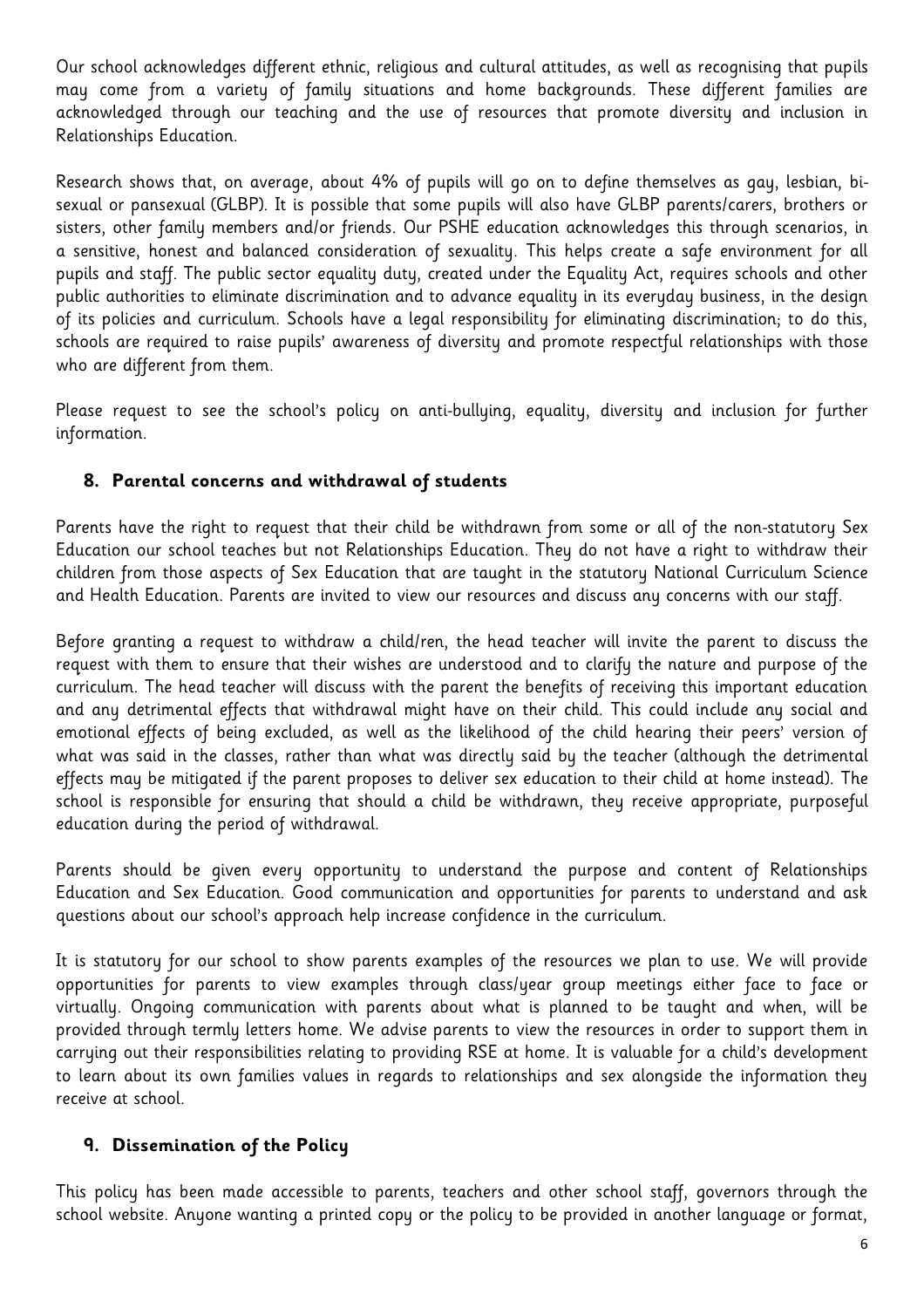should make a request to the school office. Should the policy be required in other languages, please contact the school office.

Should further information about PSHE education be required, please contact the PSHE education lead Kirsten Reid.

# **10.Policy Review and Development Plan**

The policy will be reviewed every three years, in consultation with parents, teachers and other school staff, governors and pupils.

# **11.Sources of Further Information**

This policy has drawn on:

- Relationships Education, Relationships and Sex Education (RSE) and Health Education Guidance, Department for Education (July 2019)
- Creating a PSHE education policy for your school, The PSHE Association (September 2018)
- Sex and Relationships Education (SRE) for the 21<sup>st</sup> Century, Brook, Sex Education Forum and PSHE Association - Supplementary advice to the Sex and Relationship Education Guidance DfEE (0116/2000) (2011)

## **This policy should be read in conjunction with the following:**

- Safeguarding/Child Protection policy (inc. responding to disclosures)
- Confidentiality policy
- Anti-bullying policy
- Equality, diversity and inclusion policy
- DfE 'Keeping children safe in education' (2021)